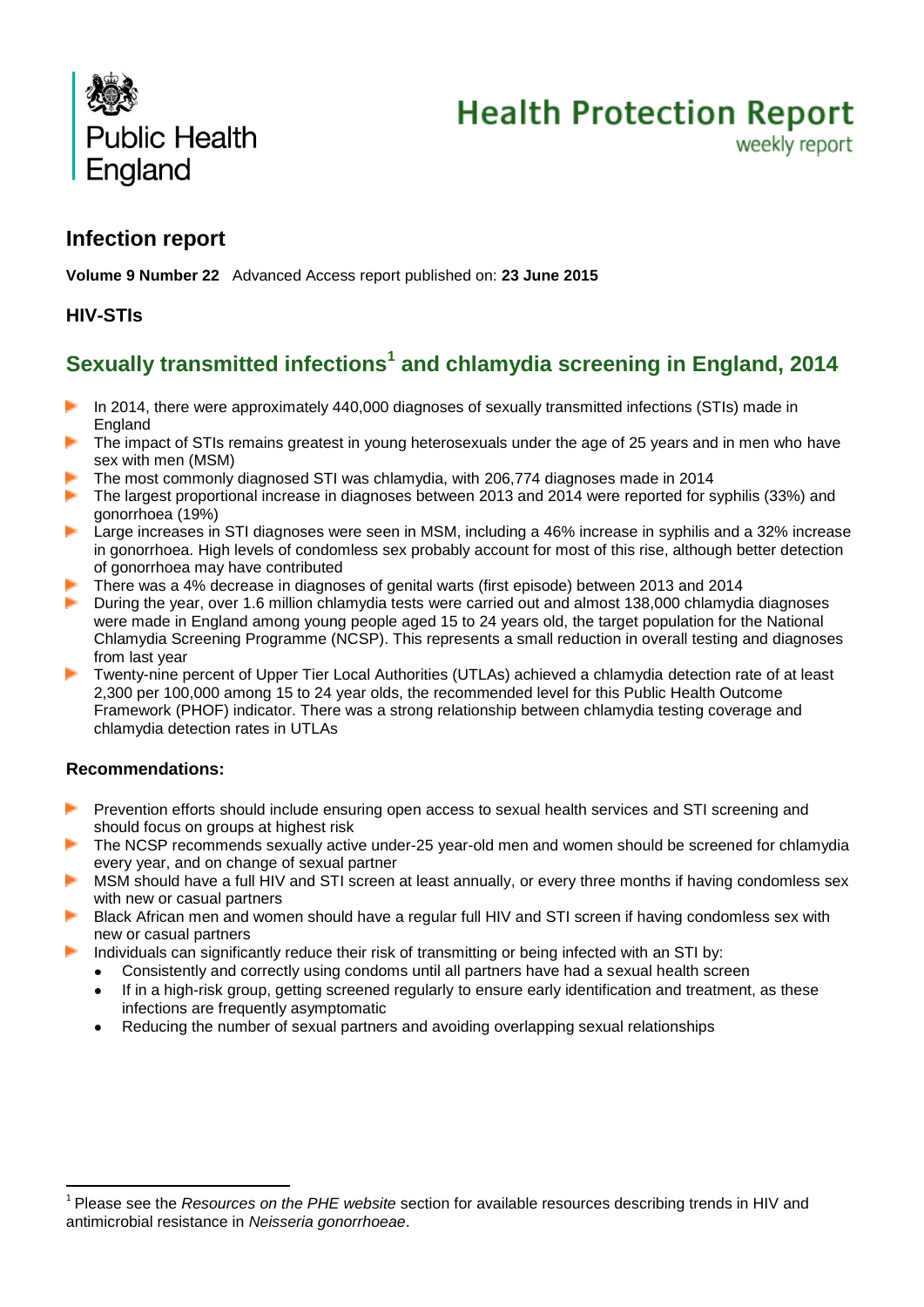#### **Introduction**

This report presents data on the recent trends and epidemiology of STIs in England. It was compiled using data on STI tests and diagnoses made in genitourinary medicine (GUM) clinics, integrated GUM and sexual and reproductive health (SRH) clinics and, for chlamydia, also from other community-based settings [1]. Data are submitted from GUM and integrated GUM/SRH clinics to the GUM Clinic Activity Dataset (GUMCADv2) and from laboratories to the Chlamydia Testing Activity Dataset (CTAD), both of which are managed by Public Health England.

GUM and integrated GUM/SRH clinics offer free, open-access HIV and STI testing, diagnosis and management services to anyone attending. The National Chlamydia Screening Programme (NCSP) offers opportunistic screening of sexually active young people aged 15 to 24 years and is mainly delivered through primary care (general practices and pharmacies), community SRH services (including termination of pregnancy services) and GUM clinics.

Tests performed in community-based settings are assumed to be largely asymptomatic screens; tests performed in GUM and integrated GUM/SRH clinics are assumed to be a combination of symptomatic tests and asymptomatic screens. The term 'test' is used herein to signify both asymptomatic screens and symptomatic tests. Local areas should work towards a chlamydia detection rate of at least 2,300 per 100,000 population among 15 to 24 year olds, the recommended level for this Public Health Outcomes Framework (PHOF) indicator [2]. Data from CTAD and GUMCADv2 are used by the NCSP to monitor progress towards the recommended PHOF indicator level.

#### **Overall trends in diagnoses in England**

In 2014, the total number of new cases of STIs diagnosed in England decreased by 0.3% when compared to 2013 (439,243 vs. 440,707). Of the 439,243 new STI diagnoses made in 2014, the most commonly diagnosed STIs were chlamydia (206,774; 47%), genital warts (first episode; 70,612; 16%), gonorrhoea (34,958; 8%) and genital herpes (first episode; 31,777; 7%).

Between 2013 and 2014, there was an increase in diagnoses of infectious syphilis (33%; 3,236 to 4,317) and gonorrhoea (19%; 29,419 to 34,958). During the same period, diagnoses of non-specific genital infection (NSGI) fell by 5% (48,612 to 46,249), consistent with the decline reported since 2012.

Over the past decade, diagnoses of gonorrhoea, syphilis, genital warts and genital herpes have increased considerably, most notably in males [3] (figure 1; chlamydia is discussed in a later section). More STI testing in GUM and integrated GUM/SRH clinics and through the NCSP [4] and routine use of more sensitive diagnostic tests, such as nucleic acid amplification tests (NAATs), will partly explain these increases, although ongoing unsafe sexual behaviour will have played a role. The use of NAATs to detect chlamydia and gonorrhoea may also have contributed to the decreasing number of NSGI diagnoses.

Reliable data on the sexual orientation of patients is available from GUM and integrated GUM/SRH clinics' GUMCADv2 data returns. Among diagnoses made in these settings, there is substantial variation in the distribution of the most commonly diagnosed STIs by gender and sexual orientation. Men who have sex with men (MSM) accounted for 81% of syphilis and 52% of gonorrhoea diagnoses, while heterosexual men and women accounted for 92% of genital warts, 92% of genital herpes and 86% of chlamydia diagnoses. Almost twice as many heterosexual women as men were diagnosed with genital herpes.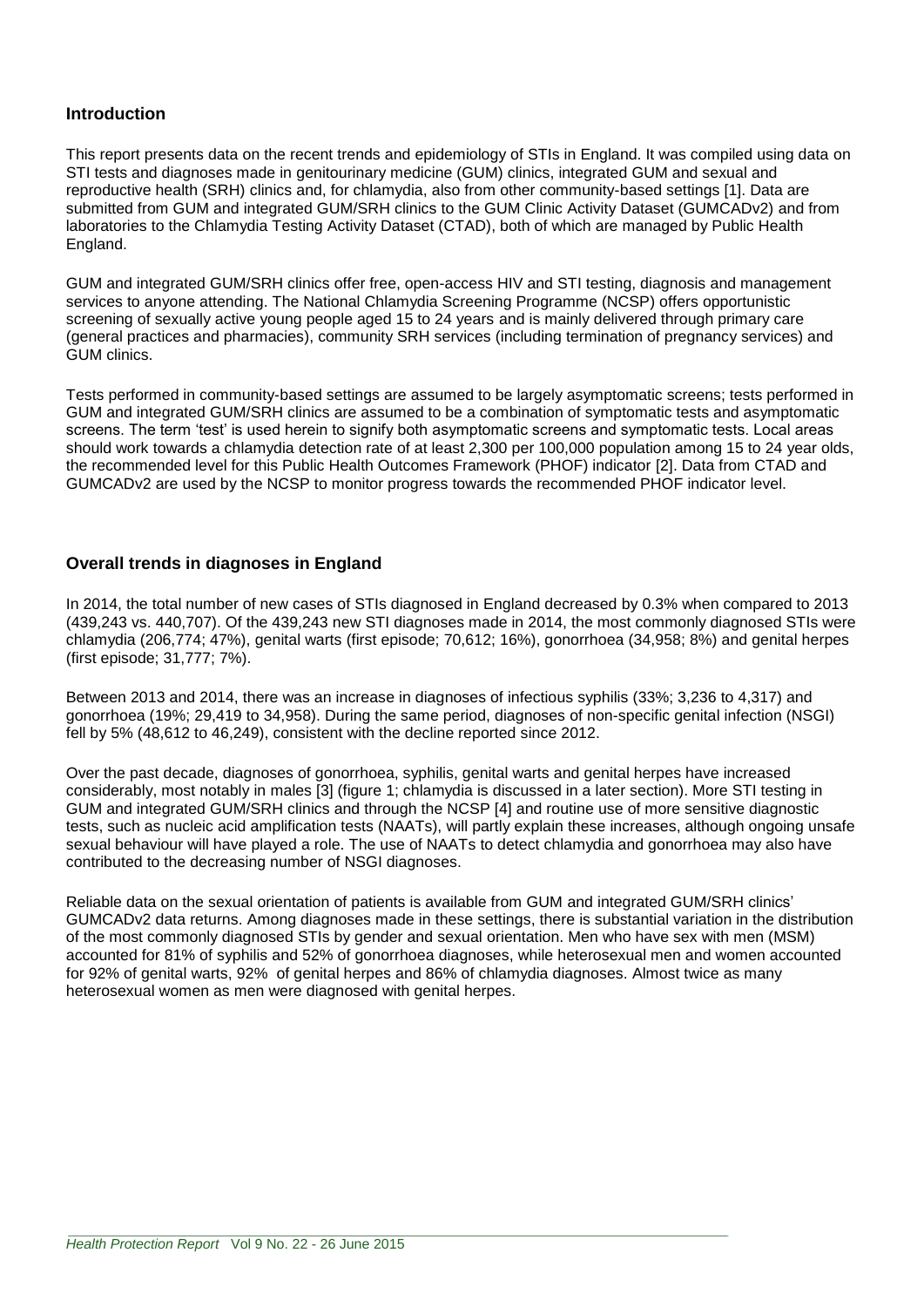

**Figure 1. New diagnoses of syphilis (primary, secondary and early latent), gonorrhoea, genital herpes (first episode) and genital warts (first episode) at genitourinary medicine (GUM) and integrated GUM/sexual and reproductive health clinics by gender, 2005–2014, England**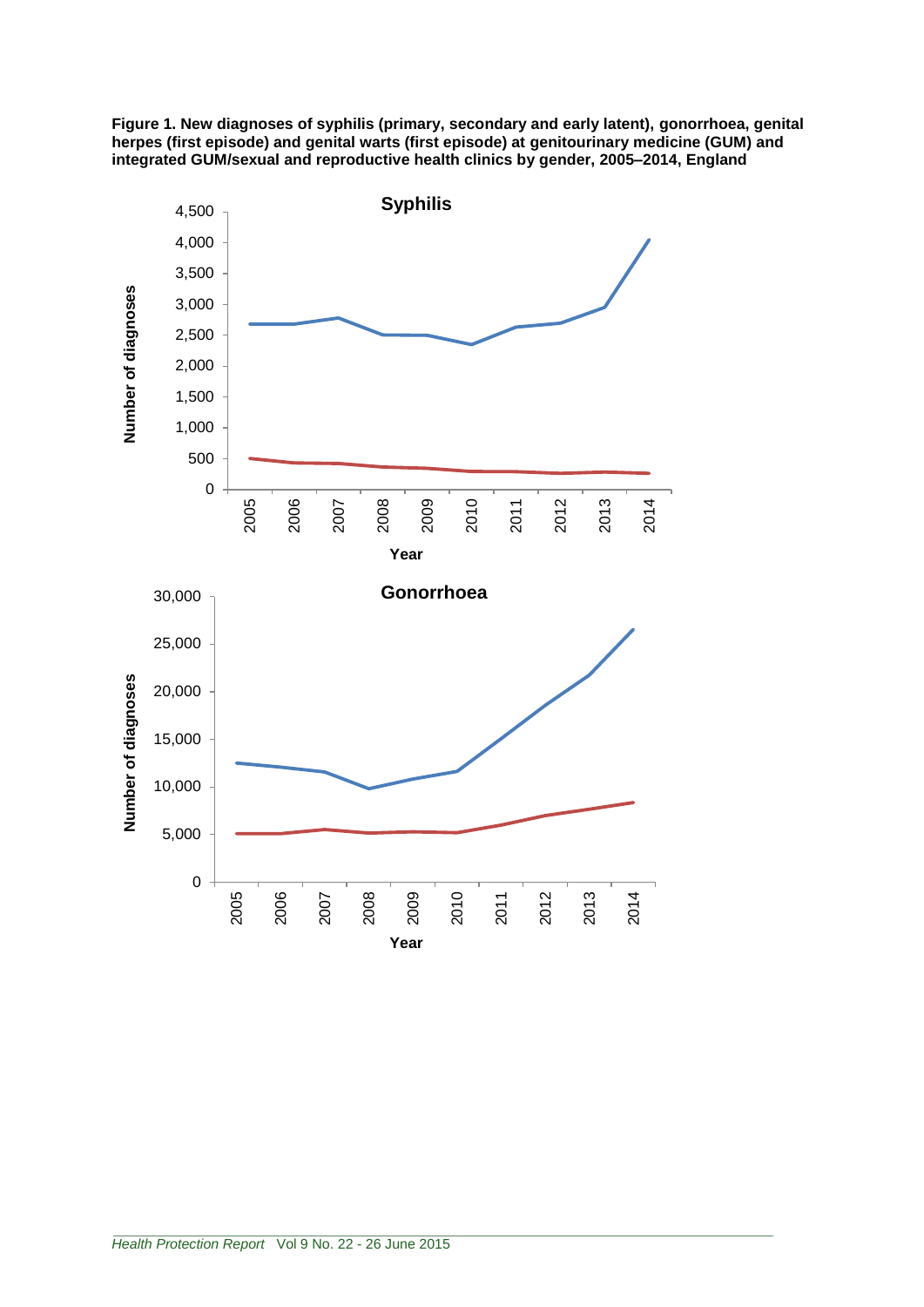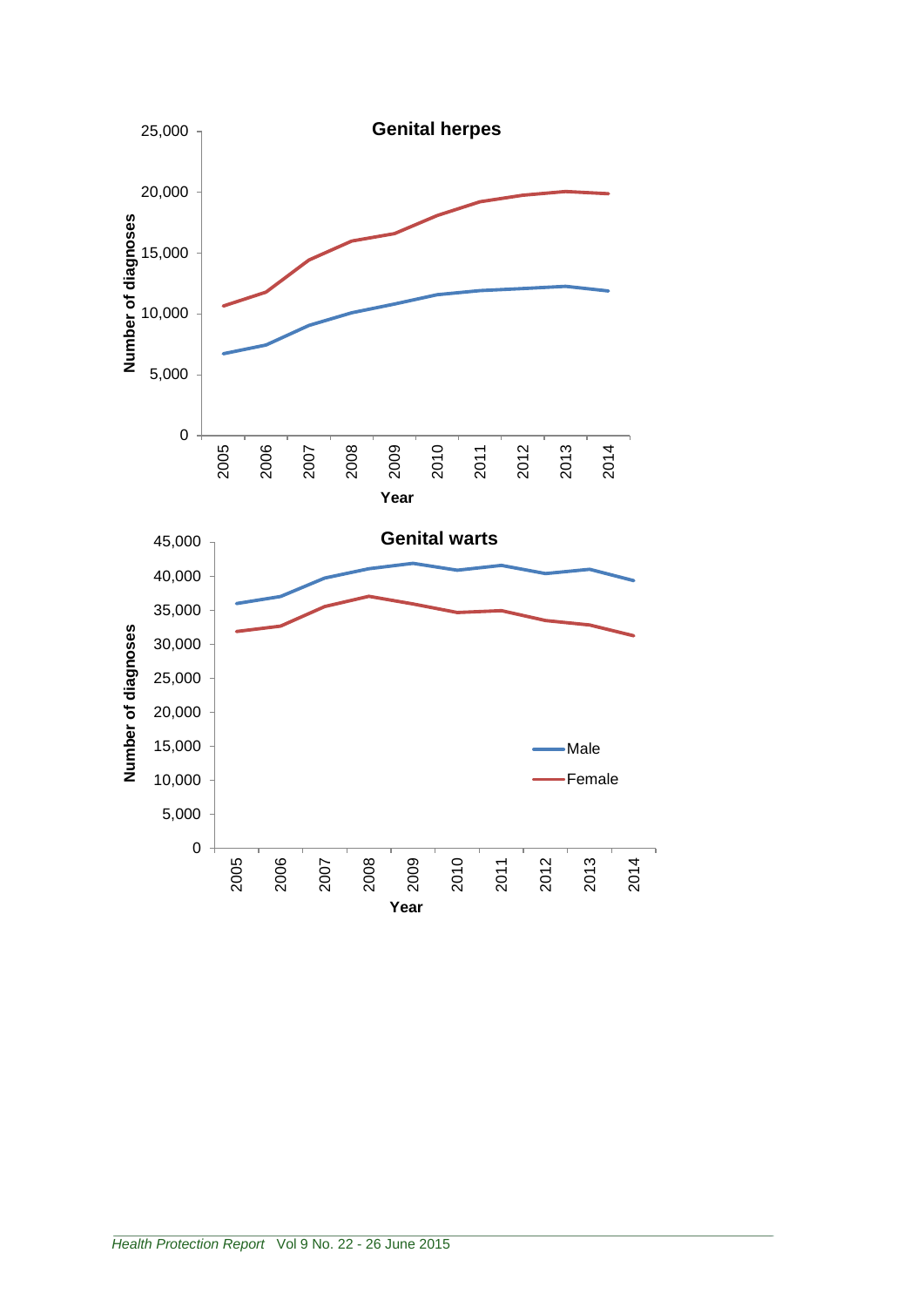## **Epidemiology of STIs in England**

#### *Men who have sex with men*

In England in 2014, among male GUM and integrated GUM/SRH clinic attendees, 86% (3,477/ 4,054) of syphilis diagnoses, 68% (18,029/ 26,575) of gonorrhoea diagnoses, 21% (11,468/ 55,807) of chlamydia diagnoses, 12% (1,474/ 11,889) of genital herpes diagnoses and 9% (3,456/ 39,349) of genital warts diagnoses were among MSM (figure 2a).

The number of diagnoses of STIs reported in MSM has risen sharply in recent years and accounts for the majority of increased diagnoses seen among men. Syphilis diagnoses increased by 46% in the past year (2,375 to 3,477), gonorrhoea diagnoses by 32% (13,629 to 18,029), chlamydia diagnoses (from GUM and integrated GUM/SRH clinics) by 26% (9,118 to 11,468), genital herpes diagnoses by 10% (1,339 to 1,474) and genital warts diagnoses by 10% (3,156 to 3,456) (figure 2b). Gonorrhoea was the most commonly diagnosed STI among MSM in 2014, and 27% (4,891) presented with rectal infections. High levels of gonorrhoea transmission are of particular concern, as data from the Gonoccocal Resistance to Antimicrobials Surveillance Programme (GRASP) show the emergence of gonococcal isolates with resistance or decreased susceptibility to antimicrobials used for treatment [5].

Several factors are likely to have contributed to the sharp rise in diagnoses among MSM. It is likely that condomless sex associated with HIV seroadaptive behaviours, as has been reported in ongoing epidemics and outbreaks of LGV, *Shigella* spp*.* and syphilis, is leading to more STI transmission in this population [6,7]. There has been a steady increase in diagnoses of STIs in HIV-positive MSM since 2009, with a population rate of acute bacterial STIs up to four times that of MSM who were HIVnegative or of unknown HIV status. This suggests that rapid STI transmission is occurring in dense sexual networks of HIV-positive MSM [8]. More screening of extra-genital (rectal and pharyngeal) sites in MSM using NAATs [9], in response to current gonorrhoea testing guidance [10] and the Lymphogranuloma venereum (LGV) epidemic [6,11], will also have improved detection of gonococcal and chlamydial infections in recent years.

Men who have sex with men continue to experience high rates of STIs and remain a priority for targeted HIV and STI prevention and health promotion work. In June 2014, PHE published an action plan to promote the health and wellbeing of gay, bisexual and other MSM with the vision of all MSM enjoying long healthy lives, and creating and sustaining respectful and fulfilling social and sexual relationships [12]. An advisory group has also been convened to develop interventions to address the public health disparities faced by black and minority ethnic gay, bisexual and other MSM [13].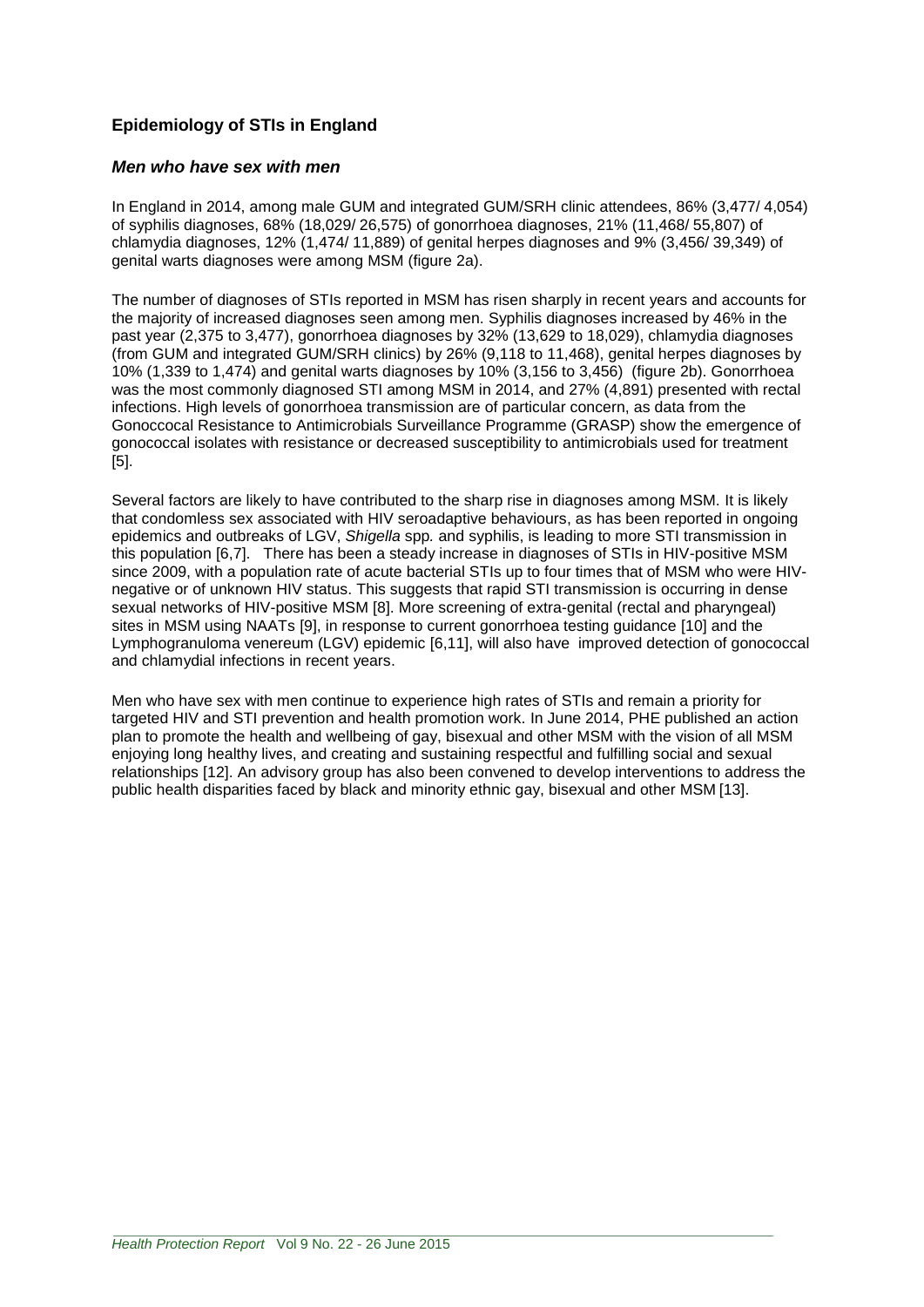**Figure 2a. Proportion of all male STI diagnoses which are among men who have sex with men, genitourinary medicine (GUM) and integrated GUM/sexual and reproductive health clinics, 2005–2014, England** 



\* Primary, secondary and early latent

\*\* First episode





\*\* First episode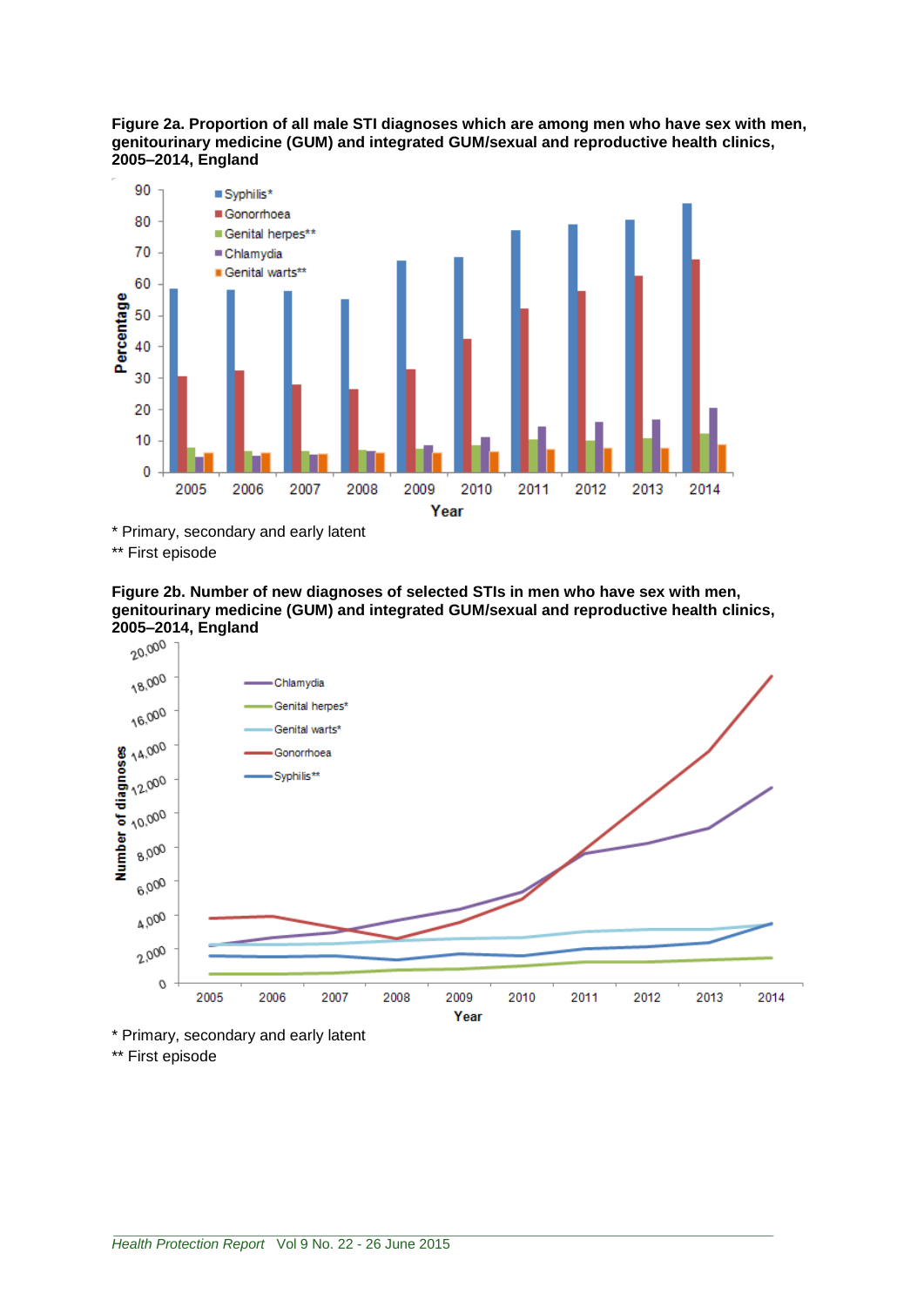### *Young heterosexuals and STIs*

Data from Natsal-3 suggest that people aged 16-24 years were most likely to report at least one new sex partner of the opposite sex in the past year and at least two sex partners of the opposite sex (new or current) in the past year [14]. People of this age group continue to experience the highest rates of STIs (figures 3, 4a and 4b). In 2014, among heterosexuals diagnosed in GUM and integrated GUM/SRH clinics, 63% (57,558/91,901) with chlamydia, 55% (8,722/15,814) with gonorrhoea, 52% (33,862/64,666) with genital warts, and 42% (12,223/29,240) with genital herpes were aged 15 to 24 years. Chlamydial infection in young people is discussed further in a following section.

Although overall numbers of diagnoses in those aged 15 to 24 years have risen considerably in the last ten years, there has been some decline recently in cases of genital warts in young females (figure 4b). This decreasing trend is discussed in an accompanying article in this issue of the HPR [15].



**Figure 3. Rates of new\* STI diagnoses\*\* by age group and gender\*\*\*, 2014, England** 

\* New STIs include Chlamydia, Anogenital Warts (first episode), Non-Specific Genital Infection, Anogenital Herpes (first episode), Gonorrhoea, Syphilis (primary, secondary & early latent), new HIV diagnoses (acute infection and AIDS-defining illness), as well as Chancroid/LGV/Donovanosis, Molluscum contagiosum, Pelvic Inflammatory Disease & Epididymitis, Scabies/Pediculosis pubis, and **Trichomoniasis** 

\*\* Data from routine GUM and integrated GUM/SRH clinic returns; data from community services included for chlamydia only

\*\*\* Excludes diagnoses where gender was reported as 'unknown'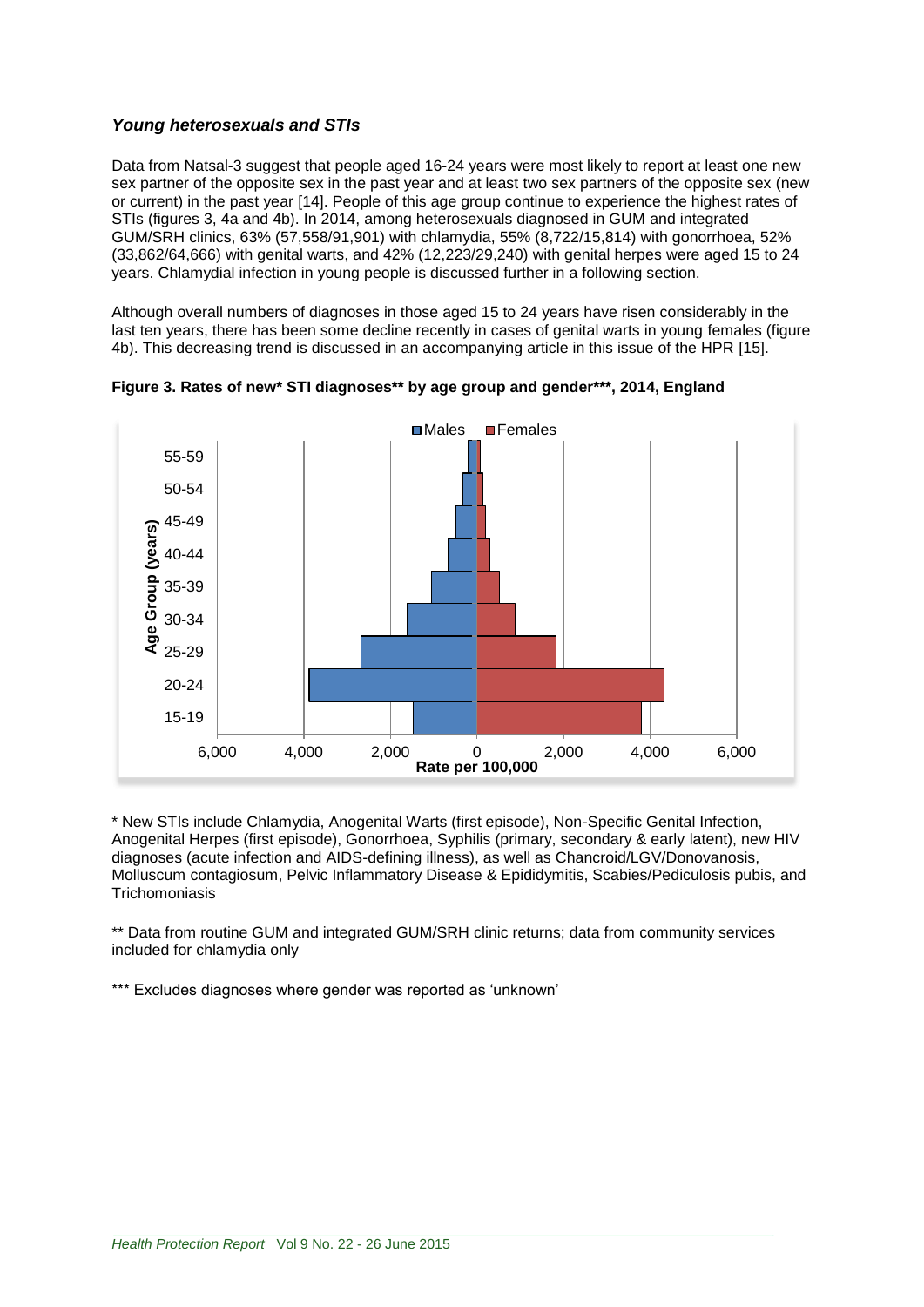

**Figure 4a. Rates of genital warts (first episode) diagnoses\* in males by age group\*\*, 2010–2014, England**

\* Data from routine GUM and integrated GUM/SRH clinic returns; **\*\*** Years





\* Data from routine GUM and integrated GUM/SRH clinic returns; **\*\*** Years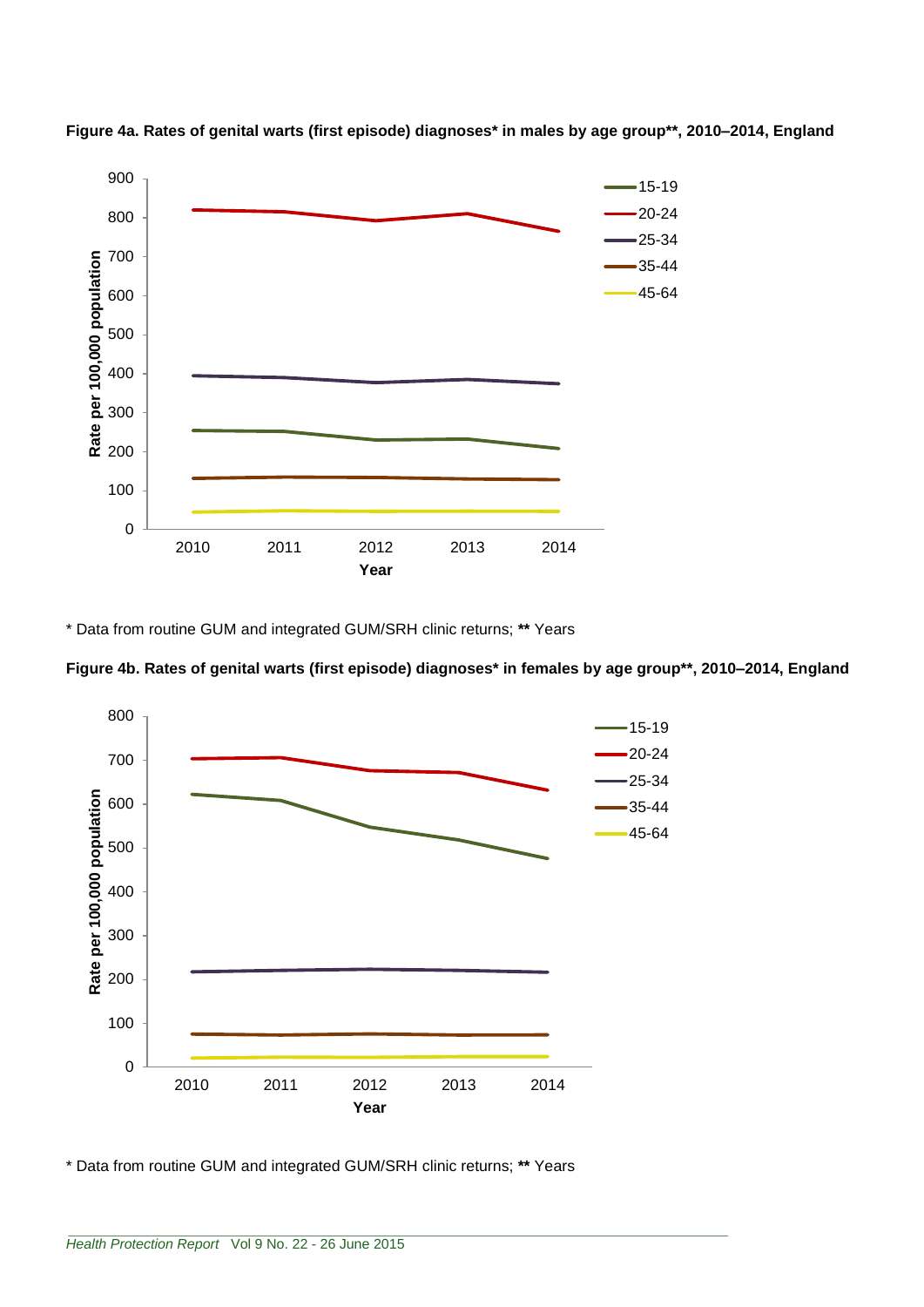## *STI distribution by local area of residence*

There is considerable geographic variation in the distribution of STIs both nationally and within local areas. Rates of diagnosis are higher in urban areas, especially London, largely reflecting the distribution of core groups of the population who are at greatest risk but also access to diagnosis and treatment services. Geographic variations are most pronounced for less common STIs. For instance, the results of a recent national probability survey highlight the relatively low prevalence of gonorrhoea (<0.1% in women and men aged 16-44 years) [16], but there is a high degree of geographical clustering of this infection [17,18]. In 2014, the rate of gonorrhoea diagnoses by lower tier Local Authority (LA) ranged from 0 (Isles of Scilly) to 634 (Lambeth) per 100,000 population. Rates were highest in residents of urban areas, especially in London, reflecting, to a large extent, the distribution of core groups of the population who are at greatest risk of infection and living in areas of higher deprivation [19-21] (figures 5a and 5b).

To allow LAs and public heath leads to monitor the sexual and reproductive health of their population, PHE regularly updates the [Sexual and Reproductive Health Profiles.](http://fingertips.phe.org.uk/profile/sexualhealth/data) These profiles include interactive maps, charts and tables that provide a snapshot of sexual and reproductive health across a range of topics including teenage pregnancy, abortions, contraception, HIV, STIs and sexual offences. Wider influences on sexual health such as alcohol use, and other topics particularly relating to teenage conceptions such as education and deprivation level, are also included.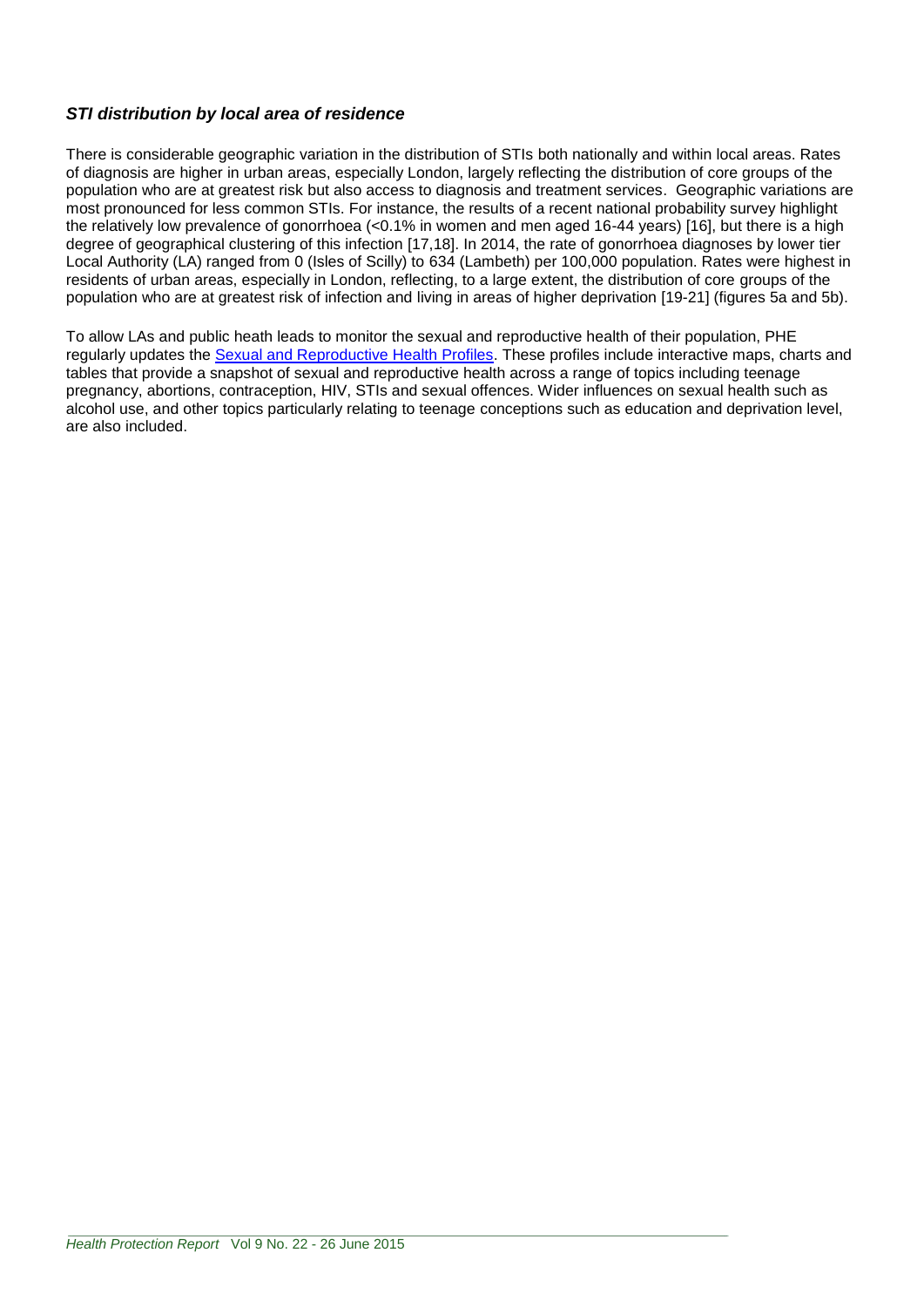**Figure 5a. Rates of gonorrhoea diagnoses\* by lower tier Local Authority of residence, 2014,** 



Contains Ordnance Survey data @ Crown copyright and database right 2015

**Figure 5b. Rates of gonorrhoea diagnoses\* by lower-tier Local Authority of residence, 2014, London**



Contains Ordnance Survey data © Crown copyright and database right 2015

\* Data from routine GUM and integrated GUM/SRH clinic returns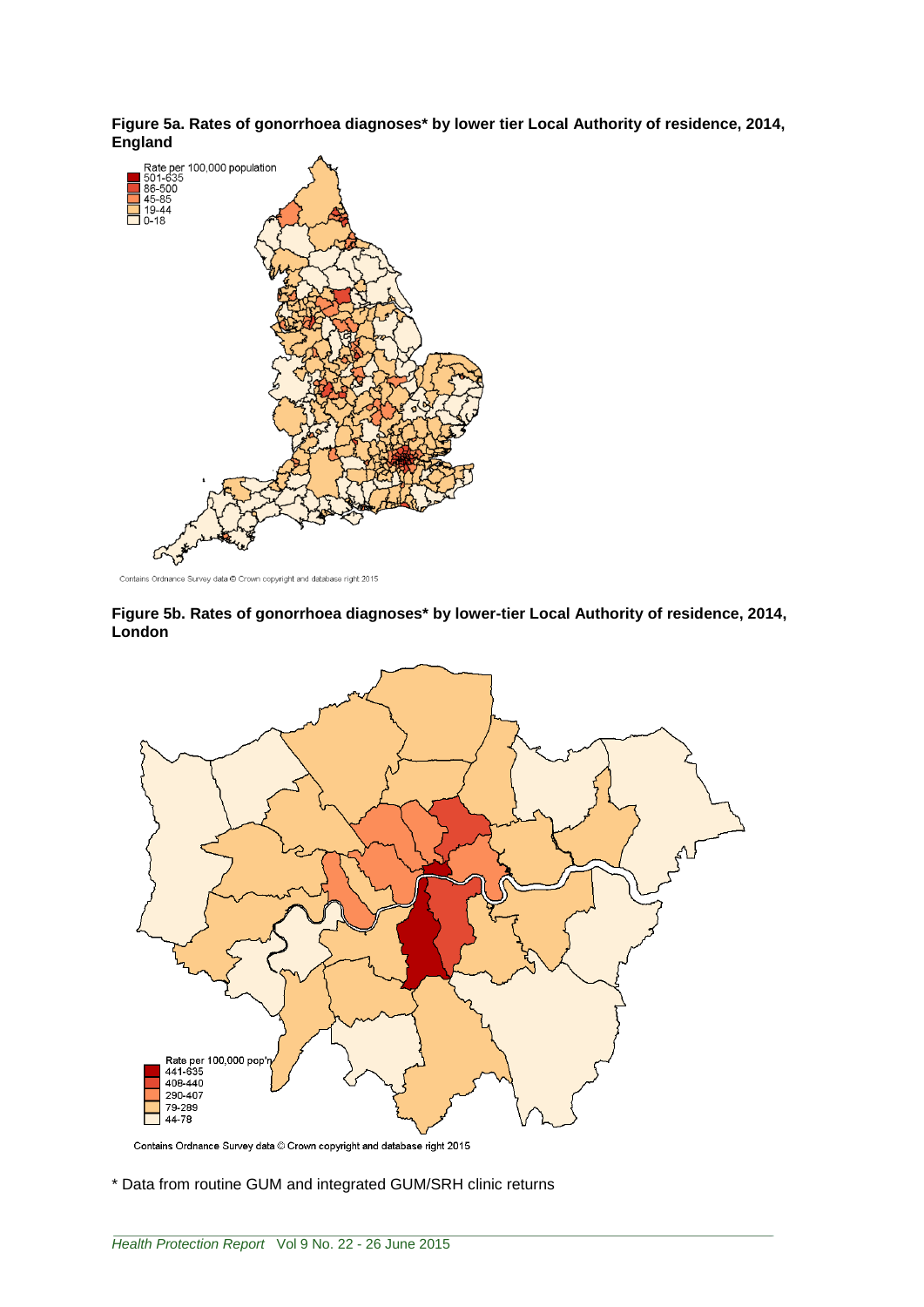### *STI distribution by ethnicity*

The highest rates of STI diagnoses were found among people of black ethnicity (figure 6), and the majority of these cases were among people living in areas of high deprivation, especially in urban areas (figures 5a and 5b) [21]. This high rate of STI diagnoses among black ethnic communities is most likely the consequence of a complex interplay of cultural, economic and behavioural factors [22]. Additionally, risk behaviours and STI epidemiology vary between black African and Caribbean ethnic groups [22,23].

To better understand these behavioural factors and address this disparity, Public Heath England is collaborating with University College London and the London School of Hygiene and Tropical Medicine as part of the National Institute for Health Research (NIHR) Health Protection Research Unit (HPRU) on blood-borne and sexually transmitted infections. The research aims to improve understanding of the behaviours, attitudes, and other factors influencing STI risk and support the delivery of timely interventions which maximise patient and public health benefit.



**Figure 6. Rates of selected STI diagnoses\* by ethnicity and STI, 2014, England**

\* Data from routine GUM and integrated GUM/SRH clinic returns

\*\* First episode

‡ Primary, secondary and early latent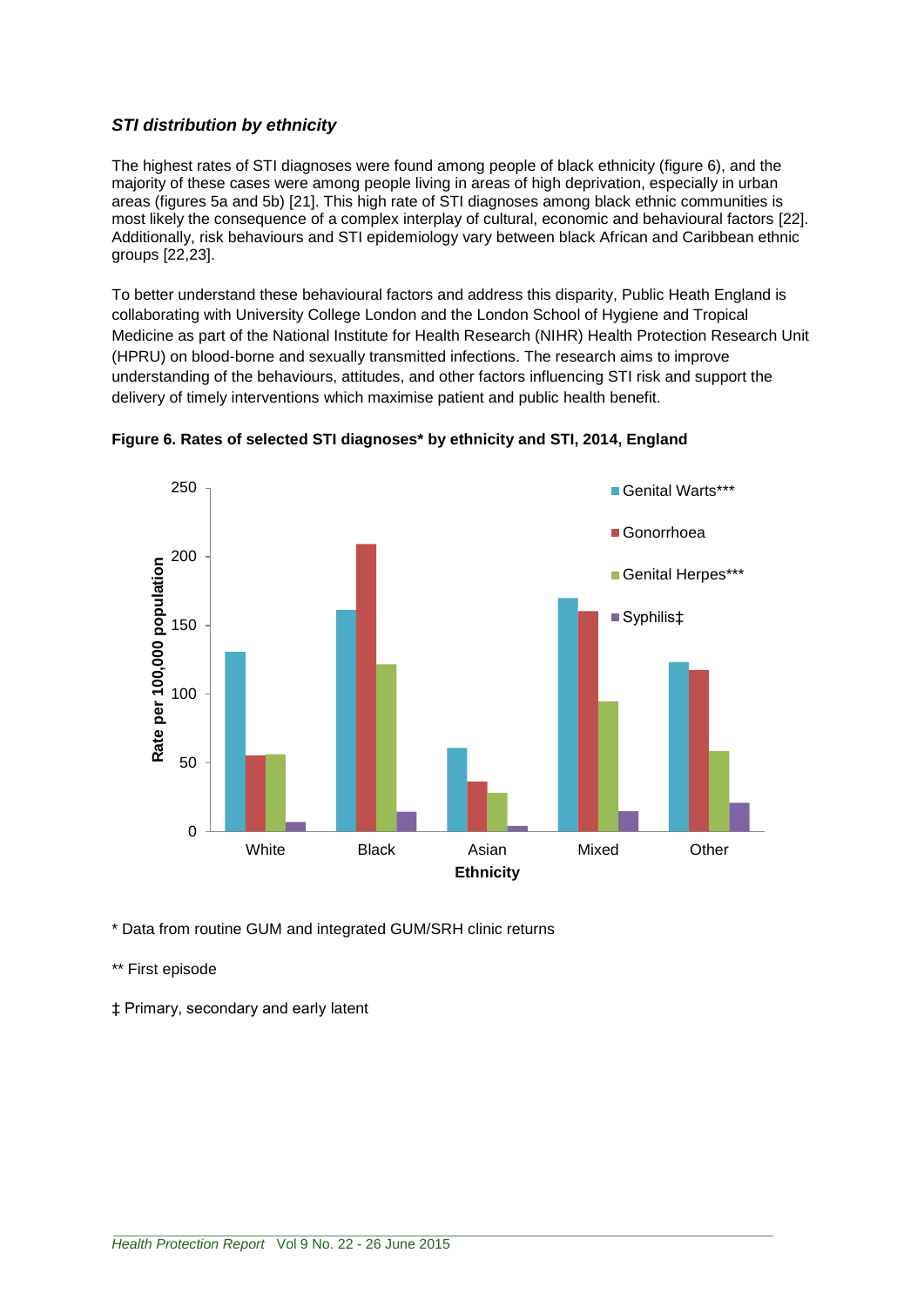#### *Genital* **Chlamydia trachomatis** *tests and diagnoses in young people*

In 2014, over 1.6 million chlamydia tests were carried out in England among young people aged 15 to 24 years. A total of 137,993 chlamydia diagnoses were made among this age group, equivalent to a detection rate of 2,012 per 100,000 population. Assuming one test per person, an estimated 35% of young females and 14% of young males were tested for chlamydia.

Chlamydia testing coverage, detection rate and proportion testing positive varied by Public Health England (PHE) Centre area of residence (figure 7). The percentage of young people tested for chlamydia ranged from 21% in West Midlands to 28% in London. North West had the highest detection rate per 100,000 population (2,288) while East of England had the lowest (1,660). The proportion testing positive was relatively stable (range from 7.6% to 9.2%). Thus the variation in detection rates between the areas mainly reflects the different testing rates. For all areas the majority of tests were carried out in community-based settings (including primary care) (57% to 73% of tests from all sources).

Three years of data are now available and trends show a decline in testing coverage, a small increase in positivity and a small decline in the detection rate (Figure 7). It is likely that the trends seen at the PHE centre area and national levels are as a result of a combination of the following:

- I. Improvements in data quality: There has been a reduction in double counting of tests corresponding to improvements in coding of data by providers and laboratories prior to submission. Data for 2014 are more representative of true chlamydia testing activity when compared to previous years.
- II. A true decline in testing coverage: The decline in coverage shown in figure 4 is mostly attributable to fewer tests in community venues which may be, in part, a result of the integration of sexual health services in a number of programme areas.
- III. Targeted testing of populations at highest risk of infection: Sexual health services have focused testing efforts on core services where positivity rates are highest.

**Figure 7. Chlamydia testing coverage, detection rates and proportion of tests positive among 15 to 24 year olds by testing venue and PHE Centre area, 2012 - 2014, England**



Chlamydia detection rates were higher in females than males across all areas (1.8 to 2.1 times higher), reflecting higher testing rates in females (figure 8). Chlamydia detection rates among young females did not vary greatly between those aged 15 to 19 years and those aged 20 to 24 years. However, detection rates among males aged 20 to 24 years were 1.5 to 2.5 times higher than among males aged 15 to 19 years.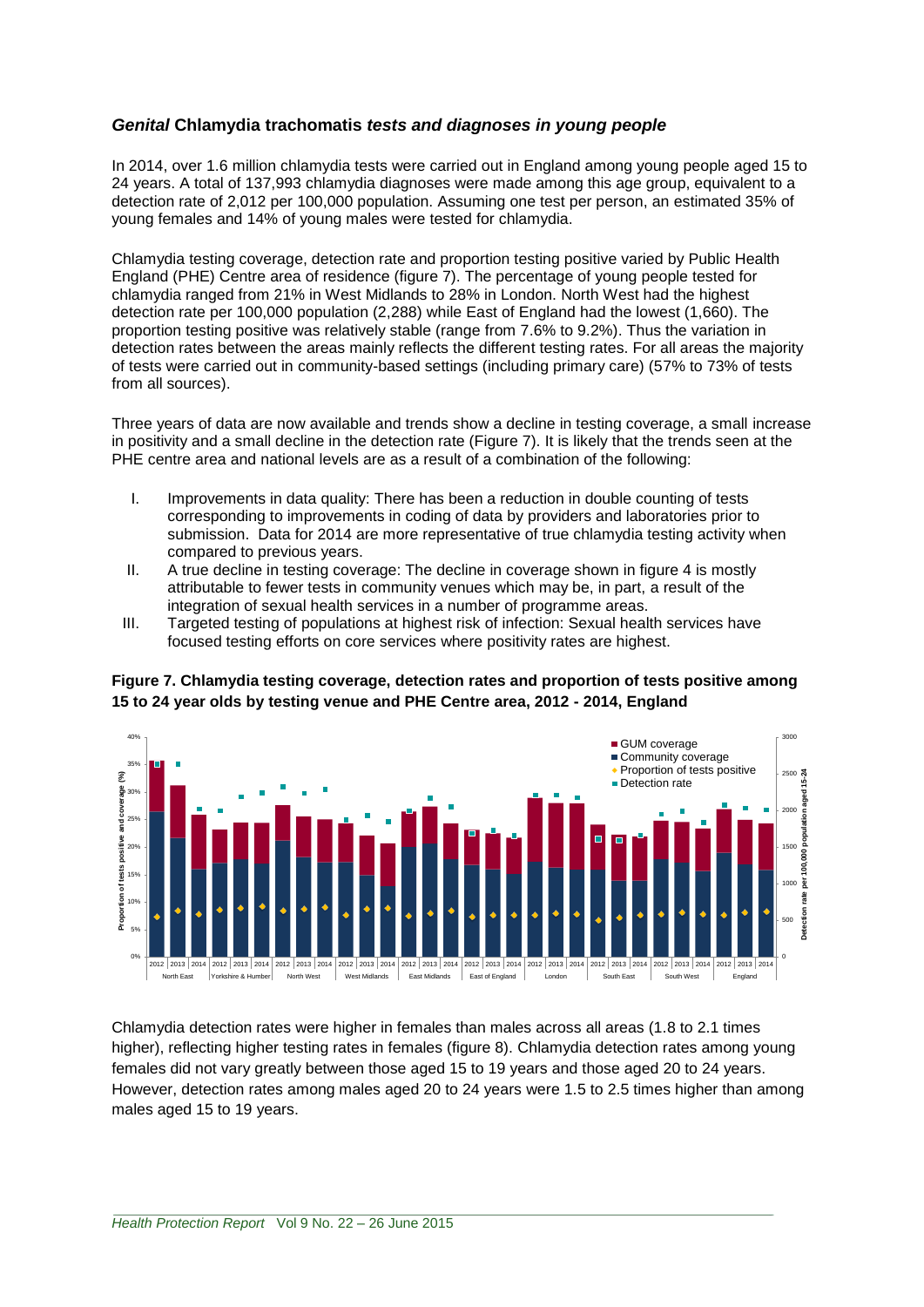

**Figure 8. Chlamydia detection rates among 15 to 24 year olds by gender, age-group and PHE Centre area, 2014, England**

Chlamydia detection rates exhibit considerable geographic variation (figures 8 and 9) and in 2014 29% of Upper Tier Local Authorities (UTLAs) achieved a detection rate of 2,300 or above (table 1). In 2014, the rates by UTLA ranged from <530 (Isles of Scilly) to 4,270 (Hackney) per 100,000 population aged 15-24. Differences in detection rate could be due to differences in testing coverage (table 1), data quality variation, or heterogeneity in behavioural risk for chlamydia. In 2014 the range of detection rate by UTLA shows fewer outliers - with either very low or very high detection rates indicating that data at the local level are a more accurate representation than in previous years. Public Health England works to support local authority's data quality improvement initiatives.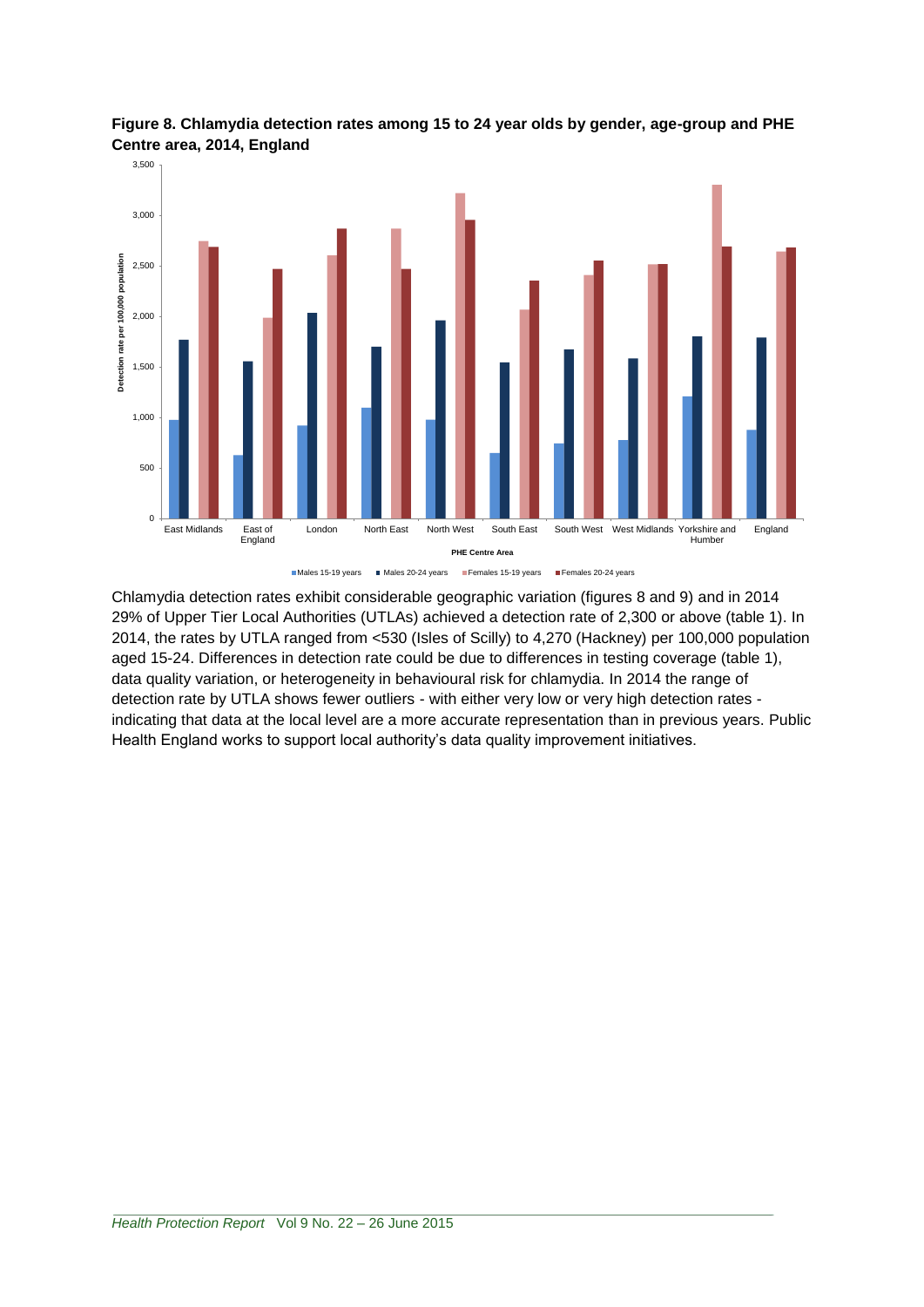**Figure 9. Chlamydia detection\* rates among 15 to 24 year olds by Upper Tier Local Authority of residence, 2014, England and London PHE Centre area**



Detection rate per 100,000 population aged 15 - 24

Contains Ordnance Survey data. © Crown Copyright and database right 2015.

\* Data from routine GUM and integrated GUM/SRH clinic returns and community services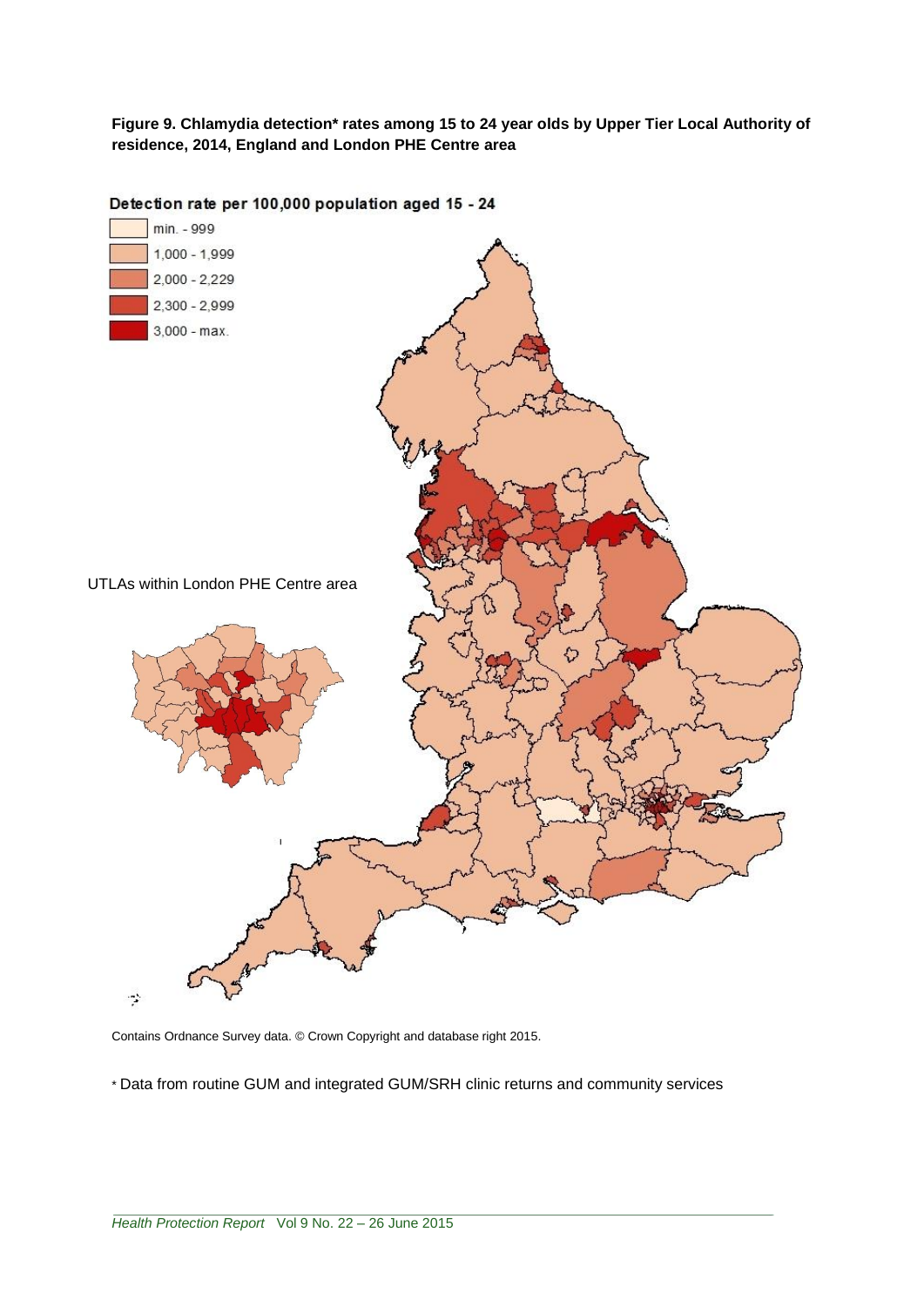**Table 1. Chlamydia testing coverage, and number and proportion of Upper Tier Local Authorities (UTLAs) achieving a chlamydia detection rate among 15 to 24 year olds of at least 2,300 per 100,000 population by PHE Centre (PHEC) Area, 2014, England\***

|                      | <b>Testing</b><br>coverage<br>$(\%)$ | Chlamydia detection rate/100,000 population |                        |                        |                        |                        |                        |
|----------------------|--------------------------------------|---------------------------------------------|------------------------|------------------------|------------------------|------------------------|------------------------|
| <b>PHEC Area</b>     |                                      | $\geq 2,300$                                |                        | 2,000-2,299            |                        | < 2,000                |                        |
|                      |                                      | No. of<br><b>UTLAs</b>                      | $%$ of<br><b>UTLAs</b> | No. of<br><b>UTLAs</b> | $%$ of<br><b>UTLAs</b> | No. of<br><b>UTLAs</b> | $%$ of<br><b>UTLAs</b> |
| North East           | 26                                   | 4                                           | 33                     | $\overline{2}$         | 17                     | 6                      | 50                     |
| Yorkshire and Humber | 24                                   | $\overline{7}$                              | 47                     | 3                      | 20                     | 5                      | 33                     |
| North West           | 25                                   | 11                                          | 48                     | 5                      | 22                     | $\overline{7}$         | 30                     |
| West Midlands        | 21                                   | 2                                           | 14                     | 1                      | $\overline{7}$         | 11                     | 79                     |
| East Midlands        | 24                                   | 1                                           | 11                     | 4                      | 44                     | 4                      | 44                     |
| East of England      | 22                                   | 3                                           | 25                     | 1                      | 8                      | 8                      | 67                     |
| London               | 28                                   | 11                                          | 33                     | 4                      | 12                     | 18                     | 55                     |
| South East           | 22                                   | $\overline{2}$                              | 11                     | 3                      | 17                     | 13                     | 72                     |
| South West           | 23                                   | 3                                           | 19                     | $\overline{2}$         | 13                     | 11                     | 69                     |
| <b>England</b>       | 24                                   | 44                                          | 29                     | 25                     | 16                     | 83                     | 55                     |

\* Data from routine GUM and integrated GUM/SRH clinic returns and community services

When considered by testing venue, the majority of chlamydia tests and diagnoses in England in 2014 were in GUM clinics (Table 2). Large numbers of tests and diagnoses also took place in Sexual and Reproductive Health venues (SRH) and primary care (GP). Only small numbers of tests were reported from pharmacy and termination of pregnancy (ToP) venues. This is considered to be an underestimate of the true figures, and tests from these venues have likely been reported with a venue of "other" or "unknown" due to difficulties in identification of testing venue type (GUM, SRH, GP etc.) when the tests are processed by laboratories. Positivity was highest in GUM which is expected as patients attending these services are more likely to be diagnosed with an STI than those attending community venues.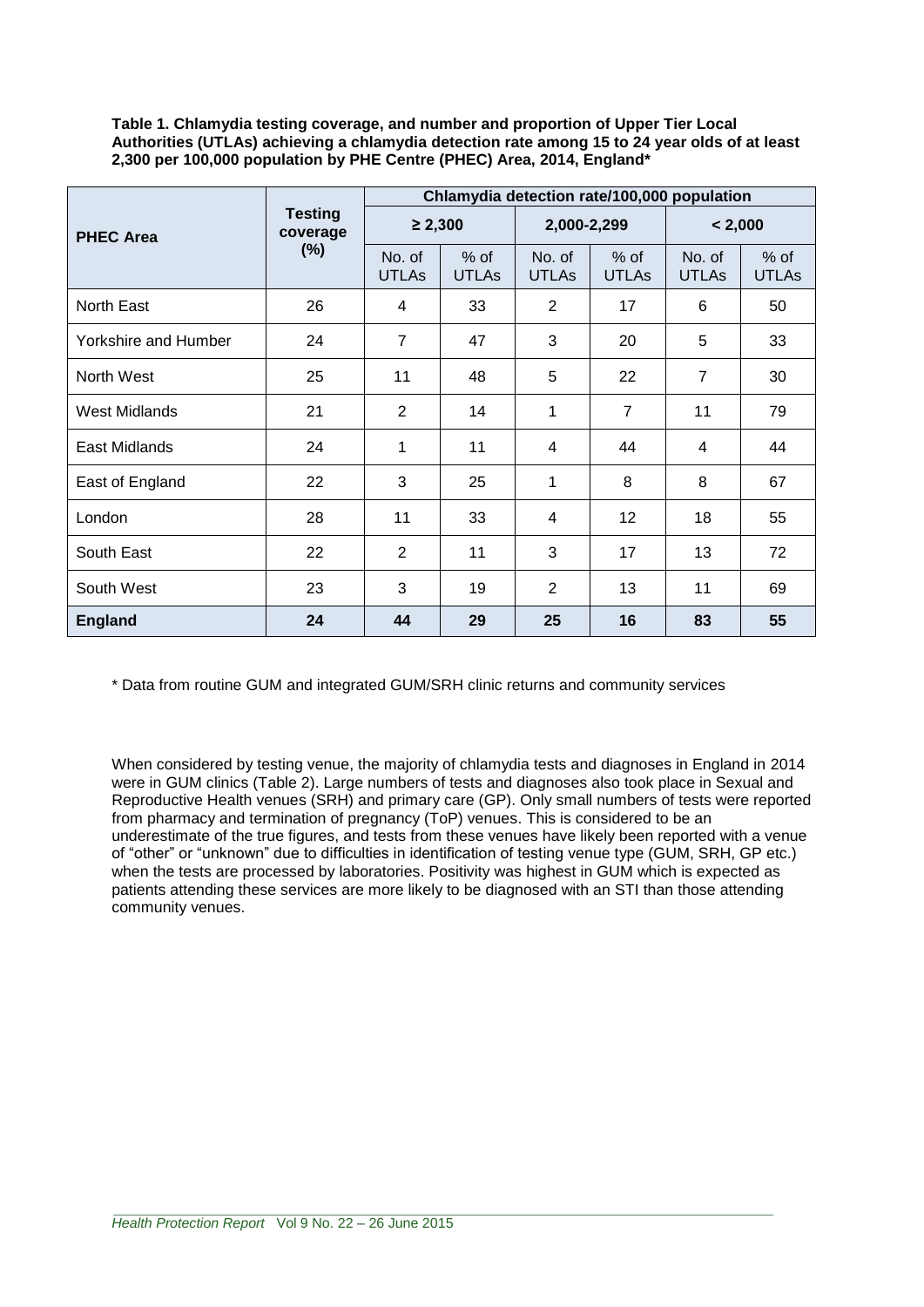| <b>Testing</b><br>venue | <b>Tests</b> | <b>Diagnoses</b> | <b>Proportion of</b><br>tests positive<br>(%) |  |
|-------------------------|--------------|------------------|-----------------------------------------------|--|
| <b>GUM</b>              | 576,808      | 61,508           | 10.7                                          |  |
| <b>SRH</b>              | 318,453      | 27,979           | 8.8                                           |  |
| GP                      | 295,447      | 17,334           | 5.9                                           |  |
| Pharmacy                | 16,723       | 1,382            | 8.3                                           |  |
| ToP                     | 20,819       | 1,349            | 6.5                                           |  |
| Other                   | 406,425      | 26,423           | 6.5                                           |  |
| Unknown                 | 29,335       | 2,018            | 6.9                                           |  |
| Total                   | 1,664,010    | 137,993          | 8.3                                           |  |

**Table 2 Chlamydia tests, diagnoses, and percentage tests positive by testing venue, 15-24 year olds, 2014, England\***

\* Data from routine GUM and integrated GUM/SRH clinic returns and community services

Since 2012, the proportion of tests from GUM venues has increased (figure 10). This change is partly attributable to the increased accuracy in coding of testing venue in data reported to CTAD; as well as to a true increase in the number of tests reported from these clinics (6% increase). Since 2012, there has been a 16% increase in the number of tests reported from SRH venues. Overall testing reported from GPs has shown a 9% decline from 2012 to 2014.



**Figure 10. Chlamydia tests among 15 to 24 year olds by testing venue, 2012 - 2014, England\***

\* Data from routine GUM and integrated GUM/SRH clinic returns and community services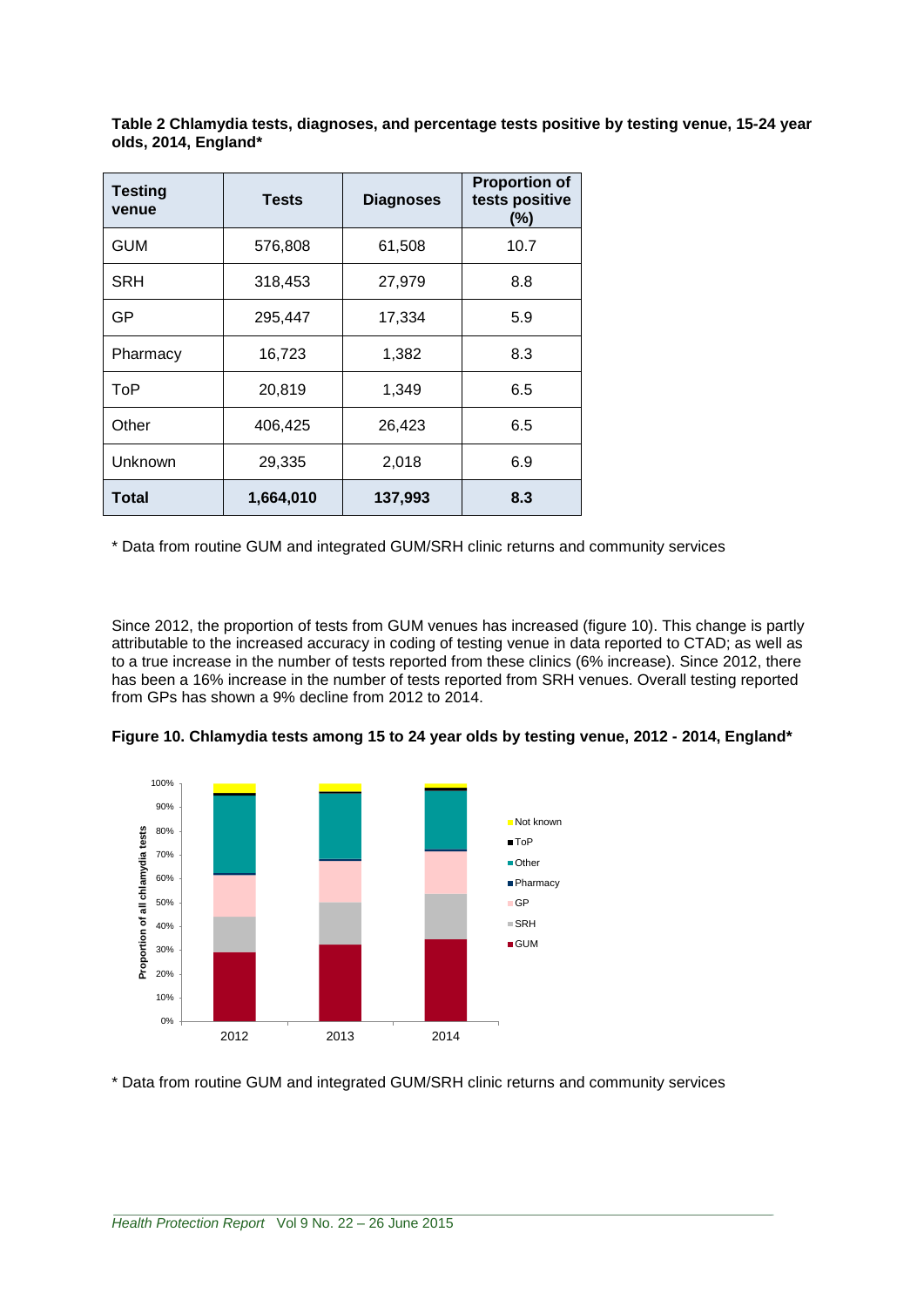## **Discussion and conclusions**

Despite a small decrease compared to 2013, there were approximately 440,000 STI diagnoses made in England in 2014. Genital chlamydial infection was the most commonly diagnosed STI, accounting for 47% of diagnoses. New diagnoses of gonorrhoea continued the sharp rise seen in recent years, exceeding 34,000 cases in 2014. This increase may be partially explained by increased levels of testing with more sensitive NAATs. Notwithstanding this improvement in testing, the rise in diagnoses suggests high levels of gonorrhoea transmission. This is a cause for concern given the emergence of decreased susceptibility to frontline antimicrobials used for treating gonorrhoea and the depletion of effective treatment options [24].

Of particular concern is the continuing rise in STI diagnoses, especially of syphilis and gonorrhoea, among MSM, which may be due to ongoing high levels of unsafe sex. Furthermore, serosorting, the practice of engaging in condomless sex with partners believed to be of the same HIV status, increases the risk of infection with STIs, hepatitis B and C, and sexually transmissible enteric infections like *Shigella* spp. [6,7,8] For those who are HIV negative, serosorting increases the risk of HIV seroconversion as 16% of MSM are unaware of their infection [25].

There was notable variation in the chlamydia detection rate among 15 to 24 year-olds by geographic area, largely reflecting rates of testing. Areas with detection rates below the PHOF recommended indicator of 2,300 per 100,000 population should consider means to promote chlamydia screening to most effectively detect and control chlamydia infections. Local areas should focus on embedding chlamydia screening for 15 to 24 year-olds into a variety of community settings including primary care and sexual and reproductive health services. They should also emphasise the need for repeat screening annually and on change of sexual partner, as well as the need for retesting after a positive diagnosis within three months of initial diagnosis [26]; and ensure treatment and partner notification standards are met [27].

There is considerable inequality in the distribution of STIs across the population. Health promotion and education remain the cornerstones of STI prevention, through improving risk awareness and encouraging safer sexual behaviour. Prevention efforts should include ensuring open access to sexual health services and STI screening and should focus on groups at highest risk such as young people, black ethnic minorities and MSM. Men who have sex with men should have an HIV and STI screen at least annually, or every three months if having condomless sex with new or casual or partners. Consistent and correct condom use, reducing the number of sexual partners and the avoidance of overlapping sexual relationships all reduce the risk of being infected with an STI. Effective commissioning of high quality sexual health services, as highlighted in the recently published Framework for Sexual Health Improvement in England [28], will promote delivery of these key messages.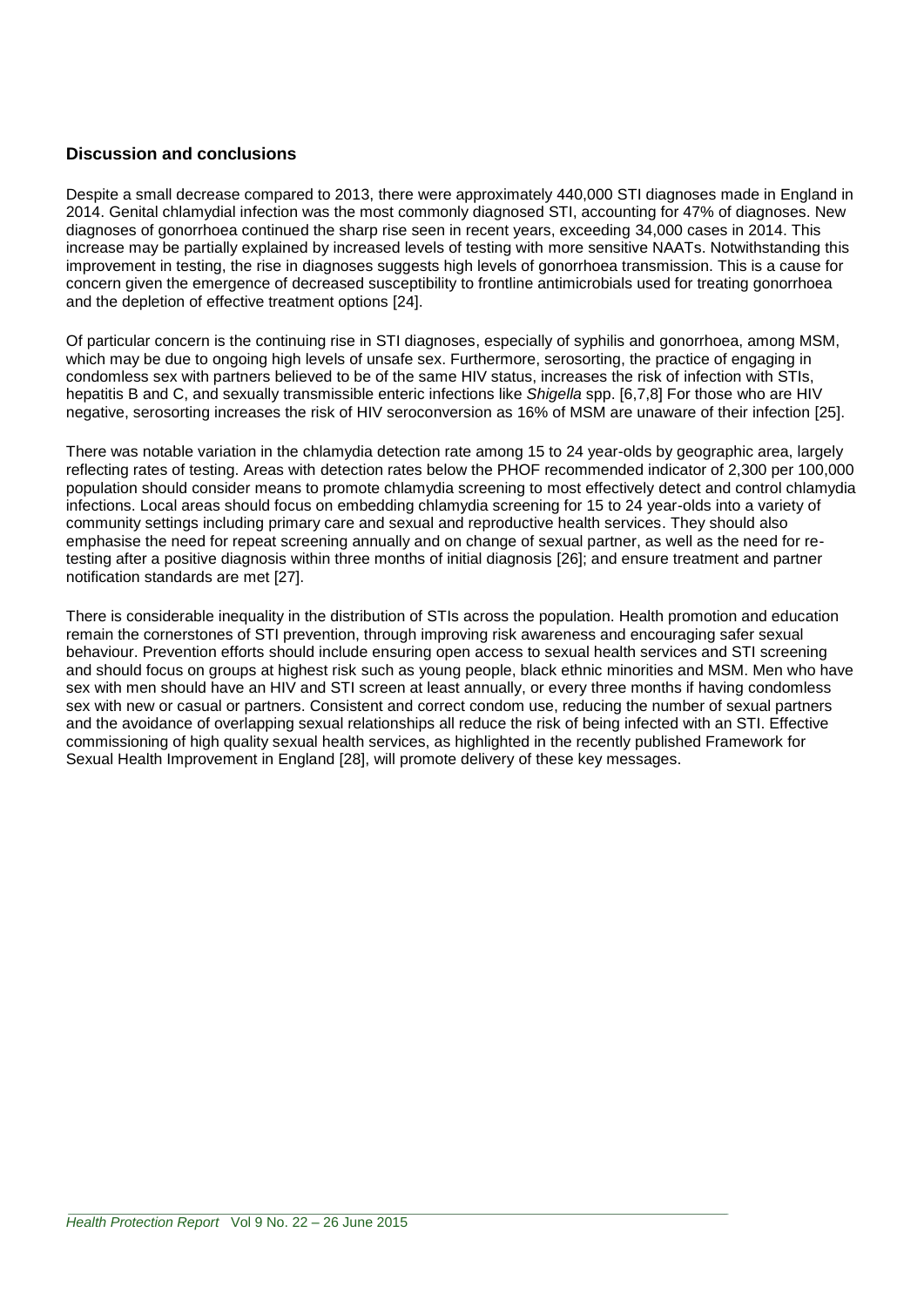#### *Resources on the PHE website*

Further STI data are available on the PHE website in tables [\(www.hpa.org.uk/stiannualdatatables,](http://www.hpa.org.uk/stiannualdatatables) [http://www.chlamydiascreening.nhs.uk/ps/data.asp\)](http://www.chlamydiascreening.nhs.uk/ps/data.asp) and in interactive maps on the recently launched *Sexual and Reproductive Health Profiles* [\(http://fingertips.phe.org.uk/profile/sexualhealth\)](http://fingertips.phe.org.uk/profile/sexualhealth). The *Sexual and Reproductive Health Profiles* are presented using the Fingertips web tool.

Further information on the GUMCADv2 and CTAD surveillance systems is available at <https://www.gov.uk/genitourinary-medicine-clinic-activity-dataset-gumcadv2> and [http://www.chlamydiascreening.nhs.uk/ps/info-management.asp,](http://www.chlamydiascreening.nhs.uk/ps/info-management.asp) respectively.

Further information on the Gonoccocal Resistance to Antimicrobials Surveillance Programme (GRASP) Action Plan for England and Wales is available at

[http://webarchive.nationalarchives.gov.uk/20140714084352/http:/www.hpa.org.uk/webc/HPAwebFile/HPAweb\\_C/1](http://webarchive.nationalarchives.gov.uk/20140714084352/http:/www.hpa.org.uk/webc/HPAwebFile/HPAweb_C/1317138215954) [317138215954.](http://webarchive.nationalarchives.gov.uk/20140714084352/http:/www.hpa.org.uk/webc/HPAwebFile/HPAweb_C/1317138215954)

Further information on trends in HIV diagnoses in the UK is available at: [https://www.gov.uk/government/statistics/hiv-in-the-united-kingdom.](https://www.gov.uk/government/statistics/hiv-in-the-united-kingdom)

#### **Statistical notes on the data analysis**

1. GUM clinic data covering diagnoses since 2009 and Level 3 integrated GUM/SRH clinic data since 2014 were collected through a new electronic surveillance system, the Genitourinary Medicine Clinic Activity Dataset (GUMCADv2). During years prior to this, data were collected on an aggregated, paper-based form, the KC60 statistical return. Unlike KC60 surveillance, GUMCADv2 enables errors in data coding submitted by clinics to be identified and corrected. The net effect has been to reduce slightly the number of diagnoses reported, as duplicates can be removed. To enable fair comparisons of trends in STI diagnoses reported over time using these two surveillance systems, numbers of diagnoses reported through KC60-based surveillance in years prior to 2009 were adjusted down. The adjustment was calculated using the estimated percentage difference in diagnoses reported through GUMCADv2 and KC60 for the same calendar quarters in 2008 and 2009. This was possible as both systems were run in parallel during these years.

2. Males reported with an unknown sexual orientation have been excluded from the heterosexual and MSM analyses. Females reported with an unknown sexual orientation have also been excluded from heterosexual analyses.

3. Several changes were made in 2012 to the way chlamydia data are reported. The Chlamydia Testing Activity Dataset (CTAD) is a universal disaggregate dataset that comprises data on all NHS and LA or NHS-commissioned chlamydia testing carried out in England. CTAD replaced the NCSP core data return and the non-NCSP non-GUM aggregate data return. Statistical notes specific for chlamydia data are summarised below:

- From 2012, total chlamydia diagnoses reported include community chlamydia data from all age-groups, and not solely the NCSP target age group of 15 to 24 year olds (as in previous years).
- From 2012, all chlamydia cases presenting to GUM clinics that were previously diagnosed at other services are no longer included in the chlamydia diagnosis totals, in order to decrease double counting in the data. As a result of this, the recommended level for the PHOF indicator chlamydia detection rate was revised down from 2,400 to 2,300 per 100,000 population in 15 to 24 year olds.
- Data include chlamydia tests and diagnoses among people accessing services located in England who are also resident in England.
- Data include tests where sex is reported as male, female, and unknown/unspecified.
- Data includes all screening tests, diagnostic tests and tests on contacts
- Where data on chlamydia are presented by testing venue 'GUM' includes integrated GUM/SRH clinics also.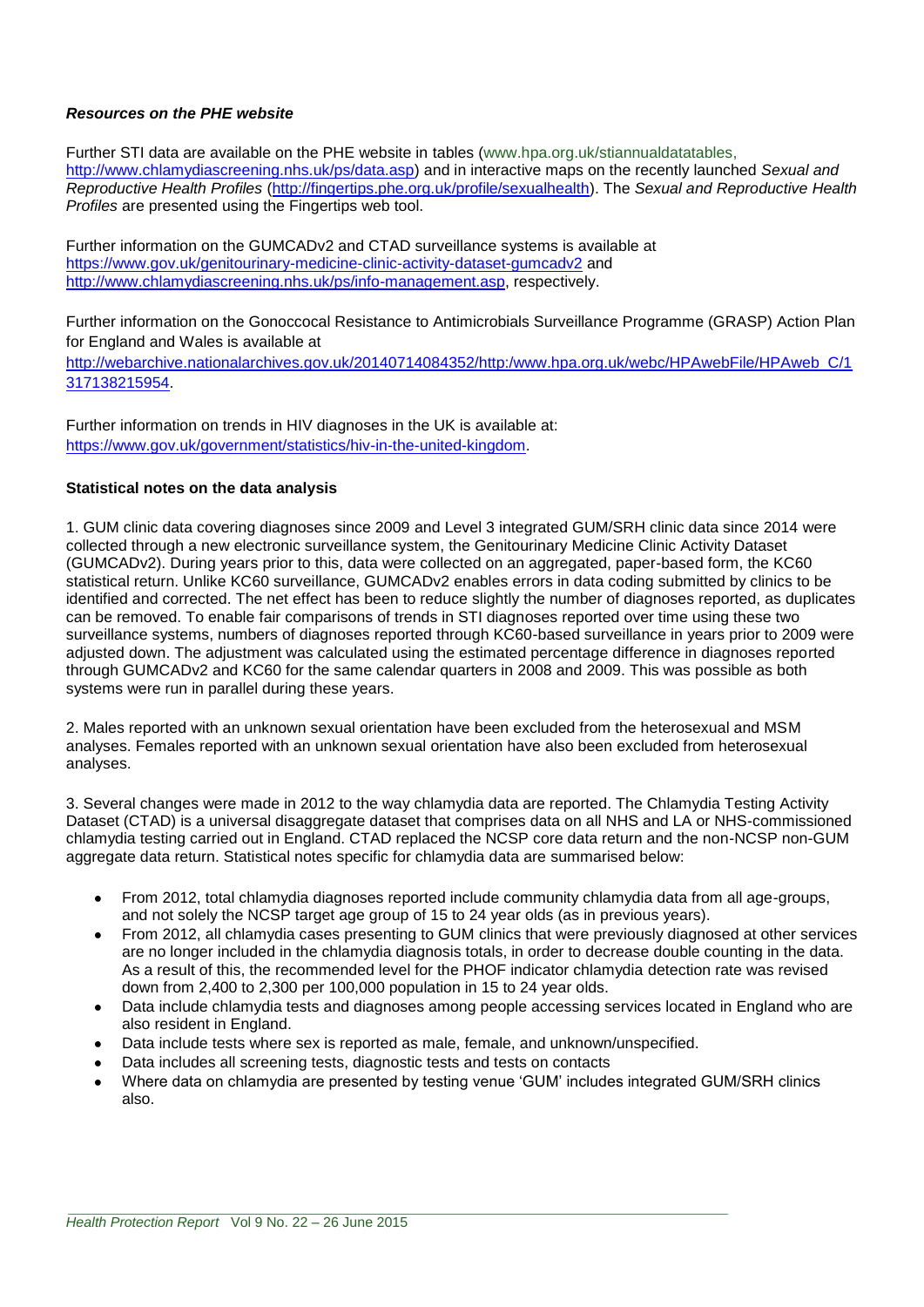## **References**

- 1. British Association for Sexual Health and HIV, Medical Foundation for HIV and Sexual Health Standards for the management of sexually transmitted infections (STIs) - revised and updated January 2014. Available at: [http://www.medfash.org.uk/publications.](http://www.medfash.org.uk/publications) Accessed 8th June, 2015. .
- 2. Department of Health Public Health Outcomes Framework 2013 to 2016 and technical update, November, 2013. Available at: https:/[/www.gov.uk/government/publications/healthy-lives-healthy-people-improving](http://www.gov.uk/government/publications/healthy-lives-healthy-people-improving-outcomes-and-supporting-transparency)[outcomes-and-supporting-transparency.](http://www.gov.uk/government/publications/healthy-lives-healthy-people-improving-outcomes-and-supporting-transparency) Accessed 9th May, 2014.
- 3. Public Health England (2011). Sexually Transmitted Infections in England, 2008-2010. *Health Protection Report* 5(24).
- 4. Public Health England (2011). Further increase in chlamydia screening coverage in 2010/11. *Health Protection Report* 5(24).
- 5. Public Health England (2014). GRASP 2013 report: The Gonococcal Resistance to Antimicrobials Surveillance Programme. Available at: https:/[/www.gov.uk/government/publications/gonococcal-resistance-to](http://www.gov.uk/government/publications/gonococcal-resistance-to-antimicrobials-surveillance-programme-grasp-report)[antimicrobials-surveillance-programme-grasp-report.](http://www.gov.uk/government/publications/gonococcal-resistance-to-antimicrobials-surveillance-programme-grasp-report) Accessed 4th June, 2015
- 6. Hughes G, Alexander S, Simms I, Conti S, Ward H, et al. (2013). Lymphogranuloma venereum diagnoses among men who have sex with men in the UK: interpreting a cross-sectional study using an epidemic phase-specific framework. *Sexually Transmitted Infections* 89: 542-547.
- 7. Simms I, Field N, Jenkins C, Childs T, Gilbart VL, et al. (2015). Intensified Shigellosis epidemic associated with sexual transmission in men who have sex with men - *Shigella flexneri* and *S. sonnei* in England, 2004 to end of February 2015. *Euro Surveill.* 2015;20(15):pii=21097. Available online: [http://www.eurosurveillance.org/ViewArticle.aspx?ArticleId=21097.](http://www.eurosurveillance.org/ViewArticle.aspx?ArticleId=21097) Accessed 4th June 2015.
- 8. Malek R, Mitchell H, Furegato M, Simms I, Mohammed H, et al. (2015). Contribution of transmission in HIV-Positive men who have sex with men to evolving epidemics of sexually transmitted infections in England: an analysis using multiple data sources, 2009-2013. *Euro Surveill.* 2015;20(15):pii=21093. Available online: [http://www.eurosurveillance.org/ViewArticle.aspx?ArticleId=21093.](http://www.eurosurveillance.org/ViewArticle.aspx?ArticleId=21093) Accessed 4th June, 2015.
- 9. Ison C (2006). GC NAATs: is the time right? Sexually Transmitted Infections 82: 515.
- 10. Health Protection Agency Guidance for gonorrhoea testing in England and Wales, February 2010. Available at [http://www.bashh.org/documents/2580.pdf.](http://www.bashh.org/documents/2580.pdf) Accessed 4th June 2015
- 11. Ward H, Martin I, Macdonald N, Alexander S, Simms I, et al. (2007). Lymphogranuloma Venereum in the United Kingdom. *Clinical Infectious Diseases* 44: 26-32.
- 12. Public Health England. Promoting the health and wellbeing of gay, bisexual and other men who have sex with men: action plan; 2014. Available at: https:/[/www.gov.uk/government/publications/promoting-the-health](http://www.gov.uk/government/publications/promoting-the-health-and-wellbeing-of-gay-bisexual-and-other-men-who-have-sex-with-men)[and-wellbeing-of-gay-bisexual-and-other-men-who-have-sex-with-men.](http://www.gov.uk/government/publications/promoting-the-health-and-wellbeing-of-gay-bisexual-and-other-men-who-have-sex-with-men) Accessed 4th June, 2015.
- 13. Public Health England. The health and wellbeing of black and minority ethnic gay, bisexual and other men who have sex with men: event report 2 October 2014. Available at: https:/[/www.gov.uk/government/publications/health-and-wellbeing-of-bme-men-who-have-sex-with-men](http://www.gov.uk/government/publications/health-and-wellbeing-of-bme-men-who-have-sex-with-men-event-report)[event-report.](http://www.gov.uk/government/publications/health-and-wellbeing-of-bme-men-who-have-sex-with-men-event-report) Accessed 4th June, 2015.
- 14. Mercer CH, Tanton C, Prah P, Erens B, Sonnenberg P, et al. (2013). Changes in sexual attitudes and lifestyles in Britain through the life course and over time: findings from the National Surveys of Sexual Attitudes and Lifestyles (Natsal). *The Lancet* 382: 1781-1794.
- 15. Public Health England (2015). Declining genital warts diagnoses in young women in England associated with HPV 16/18 vaccination: update to end 2014. *Health Protection Report* 9(25).
- 16. Sonnenberg P, Clifton S, Beddows S, Field N, Soldan K, et al. (2013). Prevalence, risk factors, and uptake of interventions for sexually transmitted infections in Britain: findings from the National Surveys of Sexual Attitudes and Lifestyles (Natsal). The Lancet 382: 1795-1806.
- 17. Le Polain De Waroux O, Harris RJ, Hughes G, Crook PD (2014). The epidemiology of gonorrhoea in London: a Bayesian spatial modelling approach. *Epidemiology & Infection* 142: 211-220.
- 18. Risley CL, Ward H, Choudhury B, Bishop CJ, Fenton KA, et al. (2007). Geographical and demographic clustering of gonorrhoea in London. Sexually Transmitted Infections 83: 481-487.
- 19. Monteiro EF, Lacey CJN, Merrick D (2005). The interrelation of demographic and geospatial risk factors between four common sexually transmitted diseases. Sexually Transmitted Infections 81: 41-46.
- 20. Johnson AM, Mercer CH, Erens B, Copas AJ, McManus S, et al. (2001). Sexual behaviour in Britain: partnerships, practices, and HIV risk behaviours. *The Lancet* 358: 1835-1842.
- 21. Furegato M, Mohammed H, Wayal S, Mercer C, Hughes G (2015). Measuring the impact of socio-economic deprivation on rates of sexually transmitted infection (STI) diagnoses among black caribbeans in england. Sexually Transmitted Infections 91: A2.